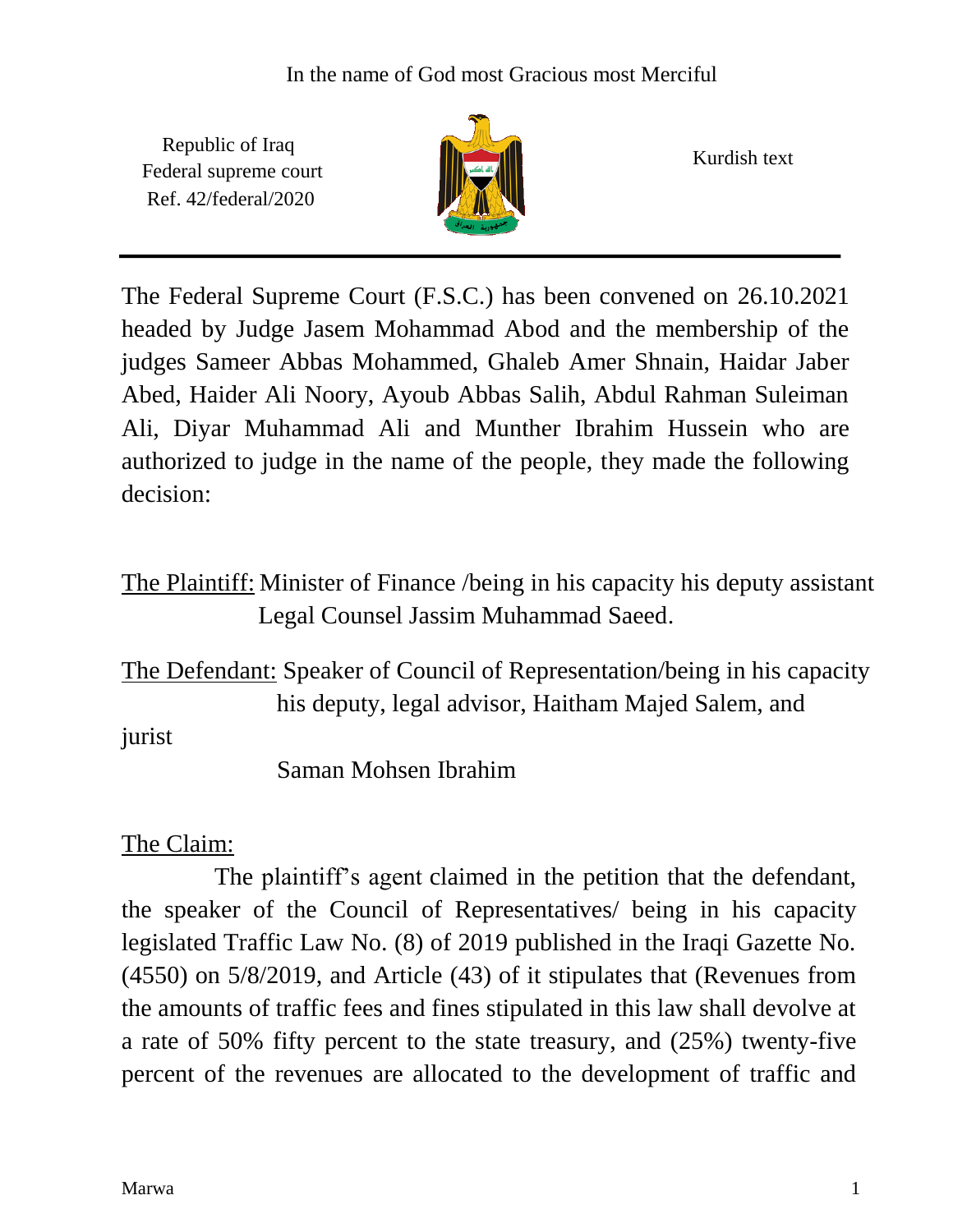securing its requirements, and (25%) twenty-five percent to the Directorate of Roads and Bridges affiliated to the governorate. Where the defendant (the Speaker of the Council of Representatives /being in his capacity) amended the text of the government project sent from the Council of Ministers to the Council of Representatives according to Cabinet Resolution No. (38) for the year 2018, and Article (43) of it stipulated that (revenues from the amounts of wages and traffic fines stipulated shall devolve. In this law to the state's public treasury) and that the defendant, the Speaker of the Council of Representatives, in addition to his position, amended the text of the aforementioned article without inquiring or approving the government, although the revenues from the amounts of traffic fees and fines are an integral part of the non-oil revenues that are included in the annual budget. The Council of Ministers is directly responsible for the general policy of the state based on Article (78) of the Constitution and that the Council of Ministers is responsible for planning and implementing the general policy of the state based on Article  $(80/1<sup>st</sup>)$  of it, and that the defendant /being in his capacity to amend the text of the above article contradicts the text of Article (130) of the Council of Representatives' internal system, which necessitates taking the opinion of the Council of Ministers on every proposal an amendment that he proposes to draft laws sent by the Council of Ministers if that amendment creates large financial burdens that cannot be remedied and contradicts the government's policy in reducing expenditures. In addition, FSC Decision No. (21) of (2015) obligated the Council of Representatives to send proposals for laws that Financial obligations are made to the government to study it and express an opinion regarding what is stated in it, and since the amendment of Article (43), the subject matter of the case is considered a constitutional violation of the provisions of Article (62) of the Constitution. For the above reasons, the prosecutor's deputy (the Minister of Finance /being in his capacity) requested the FSC to rule the unconstitutionality of Article (43) of Traffic Law No. (8) of 2019 for violating the provisions of the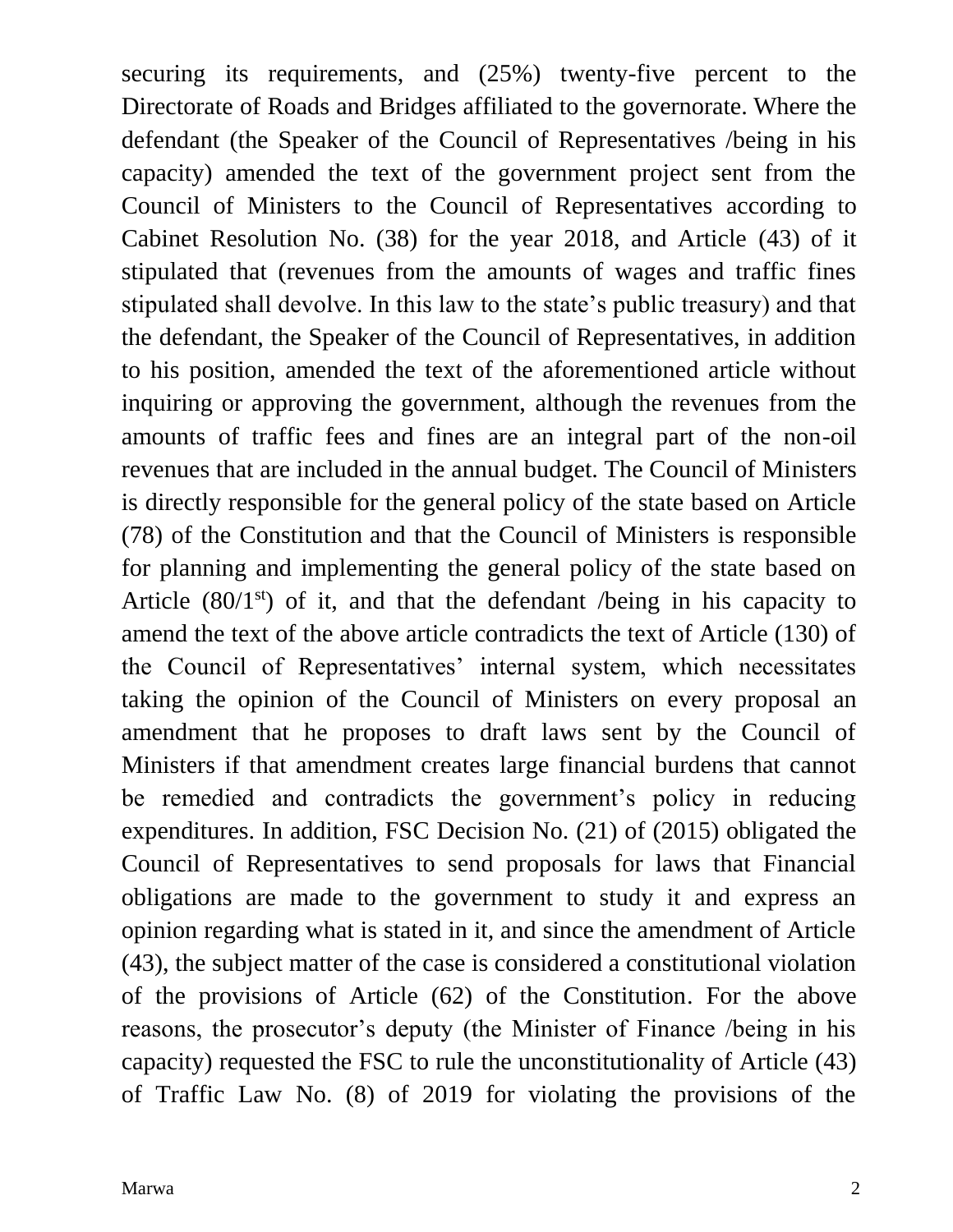Constitution and what the constitutional judiciary has settled as it costs the state treasury unsustainable financial burdens. The case was registered with this court in the number (42/federal/2020) and the legal fee was paid for it in accordance with Paragraph  $(3<sup>rd</sup>)$  of Article (1) of the bylaw of the FSC No. (1) of 2005. Paragraph  $(1<sup>st</sup>)$  of Article  $(2)$  of the same system and the defendant's attorney/being in his capacity submitted a reply statement dated 11/21/2020 requesting that the case be dismissed because the text under appeal came as a legislative option in accordance with the competence of the Council of Representatives to legislate federal laws under clause  $(1<sup>st</sup>)$  from Article  $(61)$  of the Constitution, the allocation of the percentages mentioned in the article is for the purpose of encouraging the traffic, roads and bridges sectors and does not constitute any financial burden on the state, and based on the provisions of Article  $(2/2<sup>nd</sup>)$  of the bylaw of this court, a date was set for the pleading and the two parties were informed of it, and on the appointed day the court was formed, so the plaintiff /being in his capacity attended his attorney, Legal Counsel Jassim Muhammad Saeed, attended on behalf of the defendant /being in his capacity and his two agents, Legal Counsel Haitham Majed Salem, and legal employee Saman Mohsen Ibrahim The public pleading was initiated, and the plaintiff's representative/being in his capacity, repeated what was stated in the lawsuit petition and requested the ruling according to what was stated in it, and he highlighted to the court the letter issued by the General Secretariat of the Council of Ministers No. If your ministry is not satisfied with the provisions of Article (43) of the Traffic Law No. (8) of 2019 to appeal the provisions of the aforementioned article), the defendant's attorney /being in his capacity responded we request that the case be dismissed for the reasons mentioned in our answer list submitted by us to the court on 11/11/2020 and in addition In the pleading session on 9/8/2021, that the law in question was submitted as a draft by the government, and that the contested text of its unconstitutionality was added by the Security and Defense Committee in the Council of Representatives, and they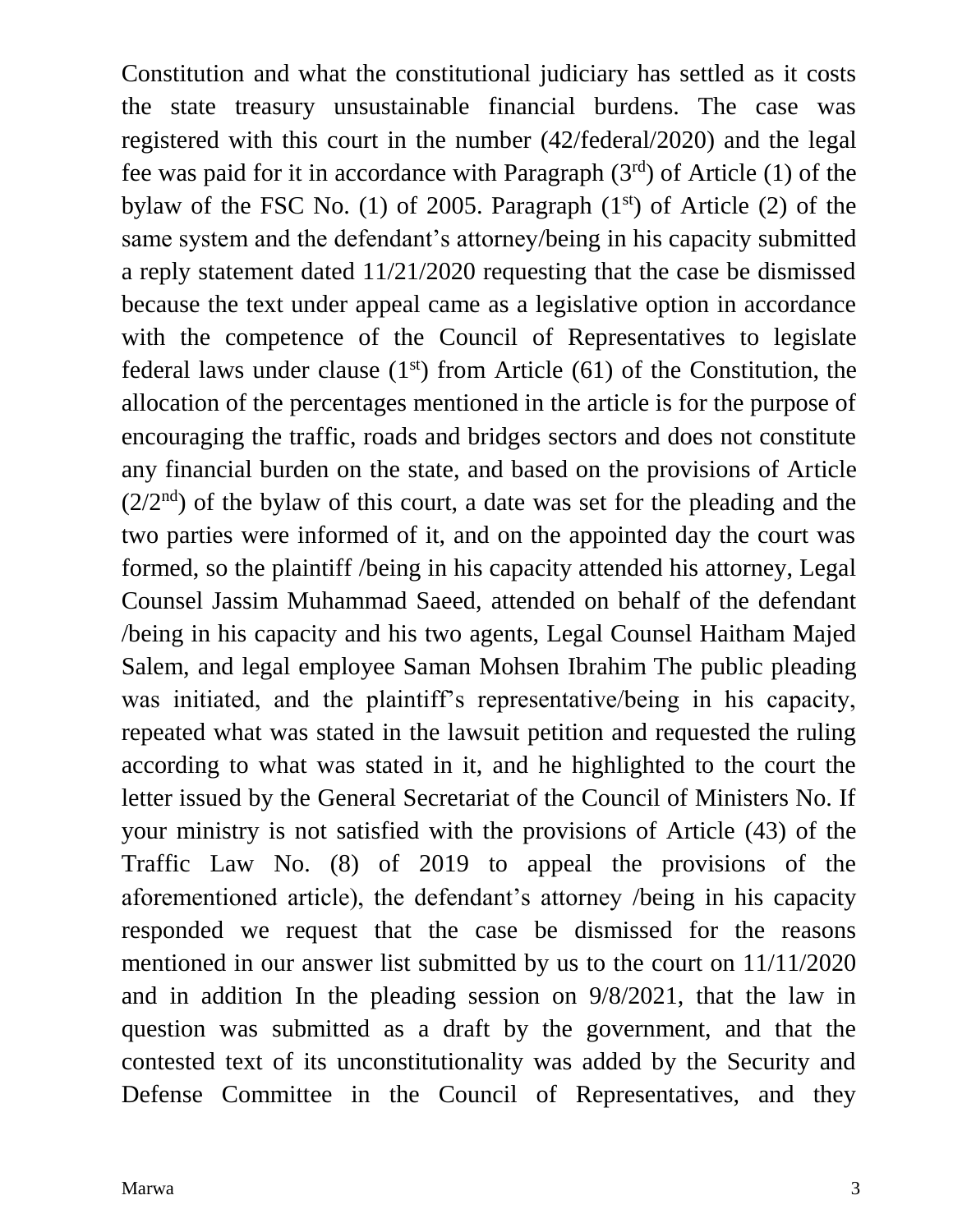requested that the case be dismissed because there was no litigation. It is said that the court understood the conclusion of the pleading and issued the following decision:

## The Decision:

 After scrutiny and deliberation by the FSC found that the lawsuit of the plaintiff, the Minister of Finance /being in his capacity, focuses on the request to rule the unconstitutionality of Article (43) of Traffic Law No. (8) of 2019 for violating the provisions of the constitution and what the constitutional judiciary has settled on as it costs the public treasury unsustainable financial burdens, and the defendant is charged with the Speaker of the Council of Representatives /being in his capacity the expenses of the lawsuit and attorney's fees. The FSC has placed the plaintiff's lawsuit /being in his capacity and what was based on it, and the lists and defenses submitted by the defendant's attorney /being in his capacity, during the pleading are subject to scrutiny and deliberation, and it reached the following: 1. The plaintiff, the Minister of Finance /being in his capacity, is fit to be a litigant in this case, and if the defendant's attorney /being in his capacity, pays a request to dismiss the case because the litigation is not directed, it will be rejected, because the amendment contained in Article (43) of Traffic Law No. (8) of 2019 imposes financial burdens on the treasury The state is represented by the Ministry of Finance, and the Council of Ministers has authorized the Ministry of Finance under the letter of the General Secretariat of the Council of Ministers No. (qaf/2/3968) on 8/2/2020 to appeal the provisions of the aforementioned article if it is not convinced of the content of that article, as it is the party affected by its legislation contrary to the text of the government project As the aforementioned ministry is an integral part of the Council of Ministers. 2. Article (130) of the Iraqi Council of Representatives' bylaw stipulates (The Finance Committee must take the opinion of the Council of Ministers on every proposal for an amendment proposed by the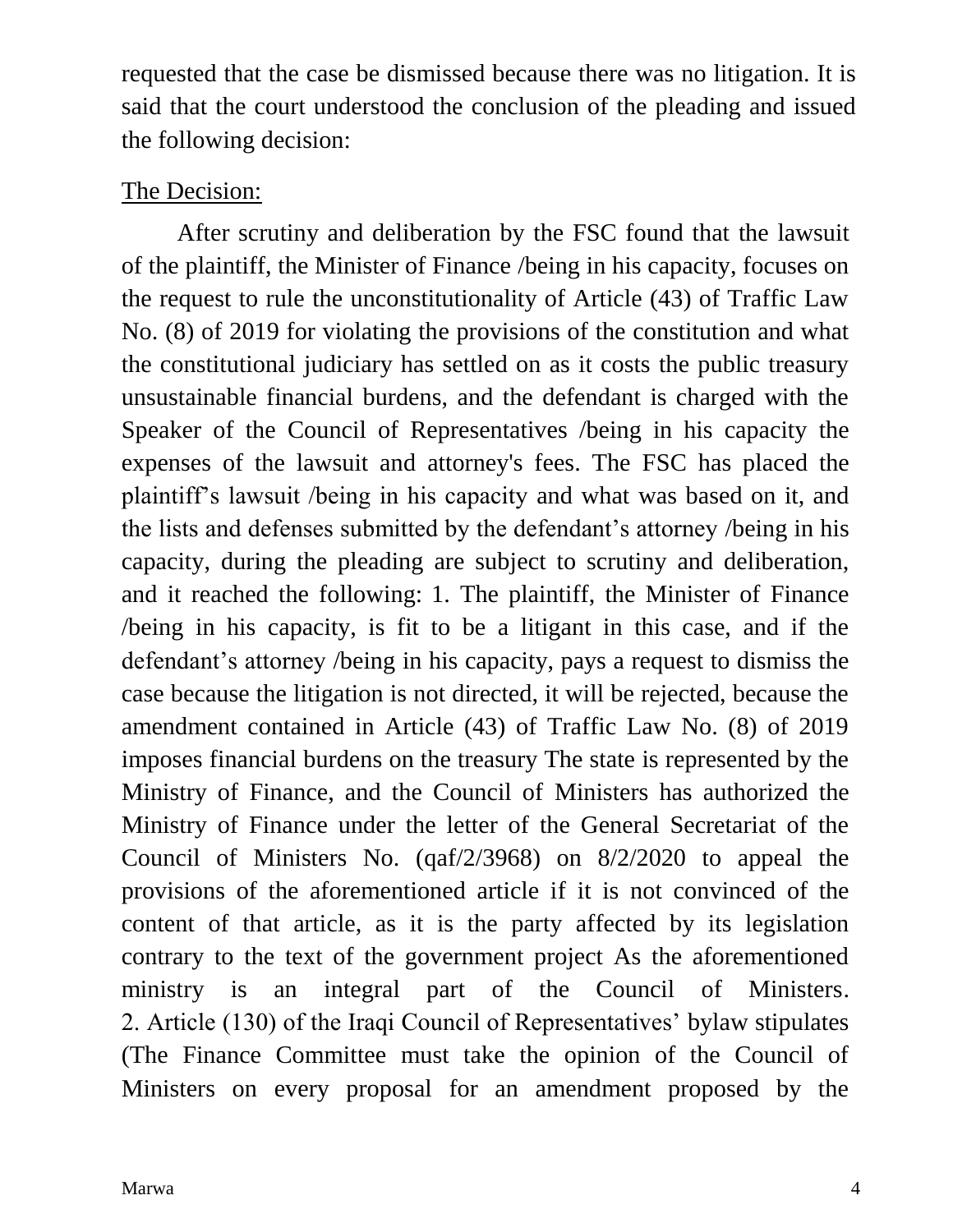Committee in the appropriations included in the draft budget, and the Committee must include in its report the government's opinion in this regard and its justifications, and this provision applies to Every proposal for an amendment submitted by any of the council's committees, or one of the members if it entails financial burdens. And through the foregoing text that is binding on the Council of Representatives, especially the last part of it, any proposal for an amendment submitted by any committee to any article of the draft laws submitted by the government to the Council of Representatives must take the opinion of the Council of Ministers in it if that proposal imposes financial burdens on the state treasury, because The Council of Ministers is responsible for planning the general policy of the state based on the provisions of Article  $(80/1<sup>st</sup>)$ of the Constitution of the Republic of Iraq for the year 2005, this on the one hand, and on the other hand, the Security and Defense Committee that proposed the contested text, which is Article (43) of the traffic law in force, does not have its authority Presenting such a proposal based on the provisions of Article (89) of the internal system of the Council of Representatives, which is exclusively concerned with following up the affairs of foreign state security, internal security affairs, combating terrorism and crime, the affairs of the armed forces and the intelligence service, and proposing legislation related to police officers, armed forces and their personnel, and Iraqi intelligence services, and not including the proposal of lineage. Outlined in Article (43) to encourage the traffic, roads, and bridges sectors, according to what was stated in the defenses of the defendant's attorney /being in his capacity. 3. The defendant's attorney affirmed that the law in question was submitted as a draft by the government and that the contested text of its unconstitutionality was added by the Council of Representatives/ Security and Defense Committee. The government is obligated to every proposal submitted by any committee if it imposes financial burdens on the public treasury, and it is established by this court that the contested text imposes financial burdens on the public treasury and came in contradiction to the text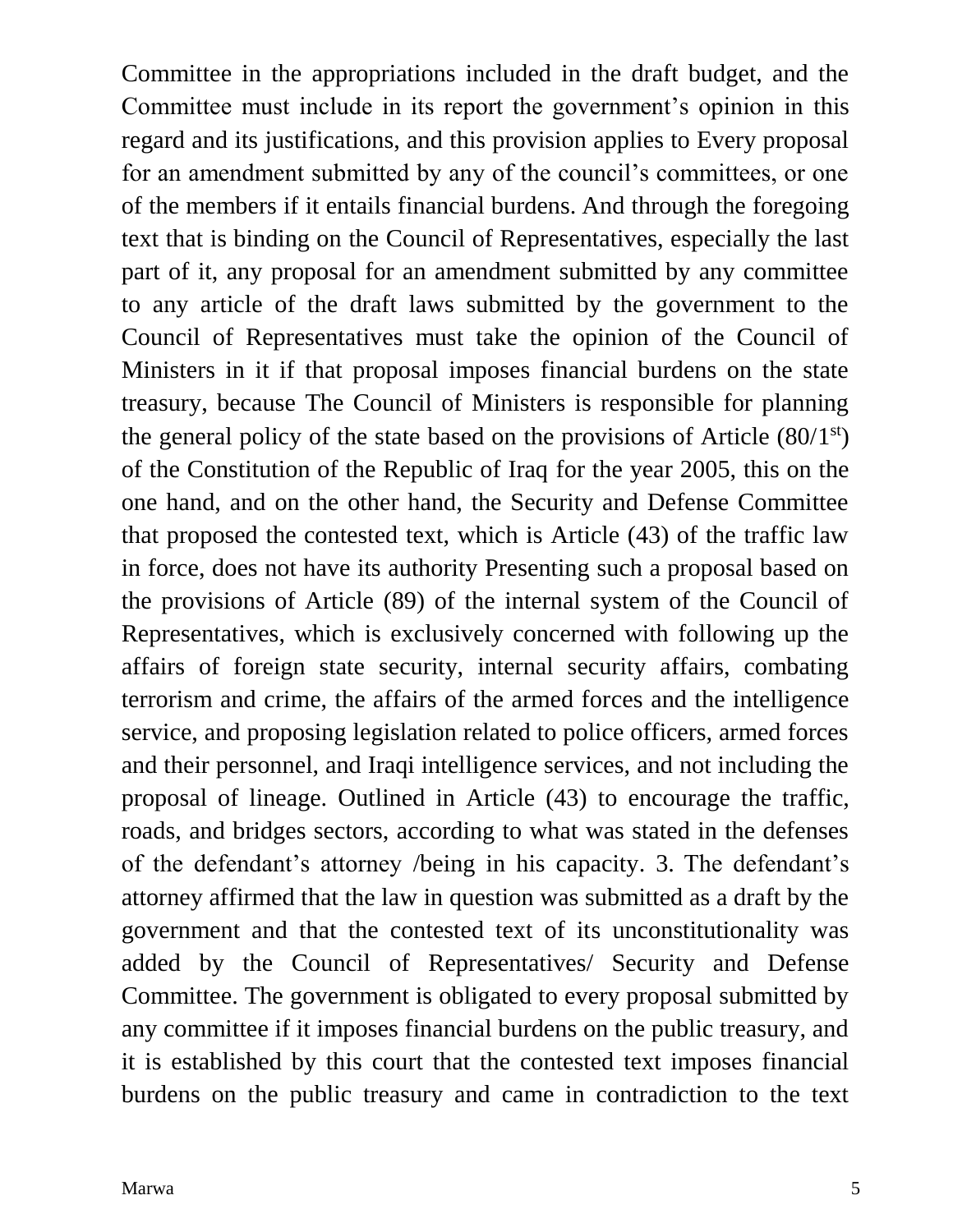contained in the draft sent to the Council of Representatives under Cabinet Resolution No. (38) For the year 2018, Article (43) of which states that (revenues from the amounts of traffic fees and fines stipulated in this law shall be transferred to the public treasury of the state), which makes Article (43) of Traffic Law No. (8) of 2019 in violation of the constitution. Therefore, the FSC decided The top is as follows: First: The ruling on the unconstitutionality of Article (43) of Traffic Law No. (8) of 2019 and its cancellation. Second: The defendant, the Speaker of the Council of Representatives/being in his capacity shall charge all fees, expenses and attorney's fees, the attorney general's deputy, the Minister of Finance /being in his capacity, Legal Counsel Jassem Muhammad Saeed, an amount of one hundred thousand dinars. A final and binding ruling for all authorities based on the provisions of Articles  $(61$  and  $93/1$ <sup>st</sup> and  $94)$  of the Constitution of the Republic of Iraq for the year 2005 and Articles  $(4/1<sup>st</sup>$  and 5) of the FSC Law No. (30) of 2005 amended by Law No. (25) of 2021 and the decision was issued By agreement on 19/Rabi' al-Awwal/1443 coinciding with 26/October/2021.